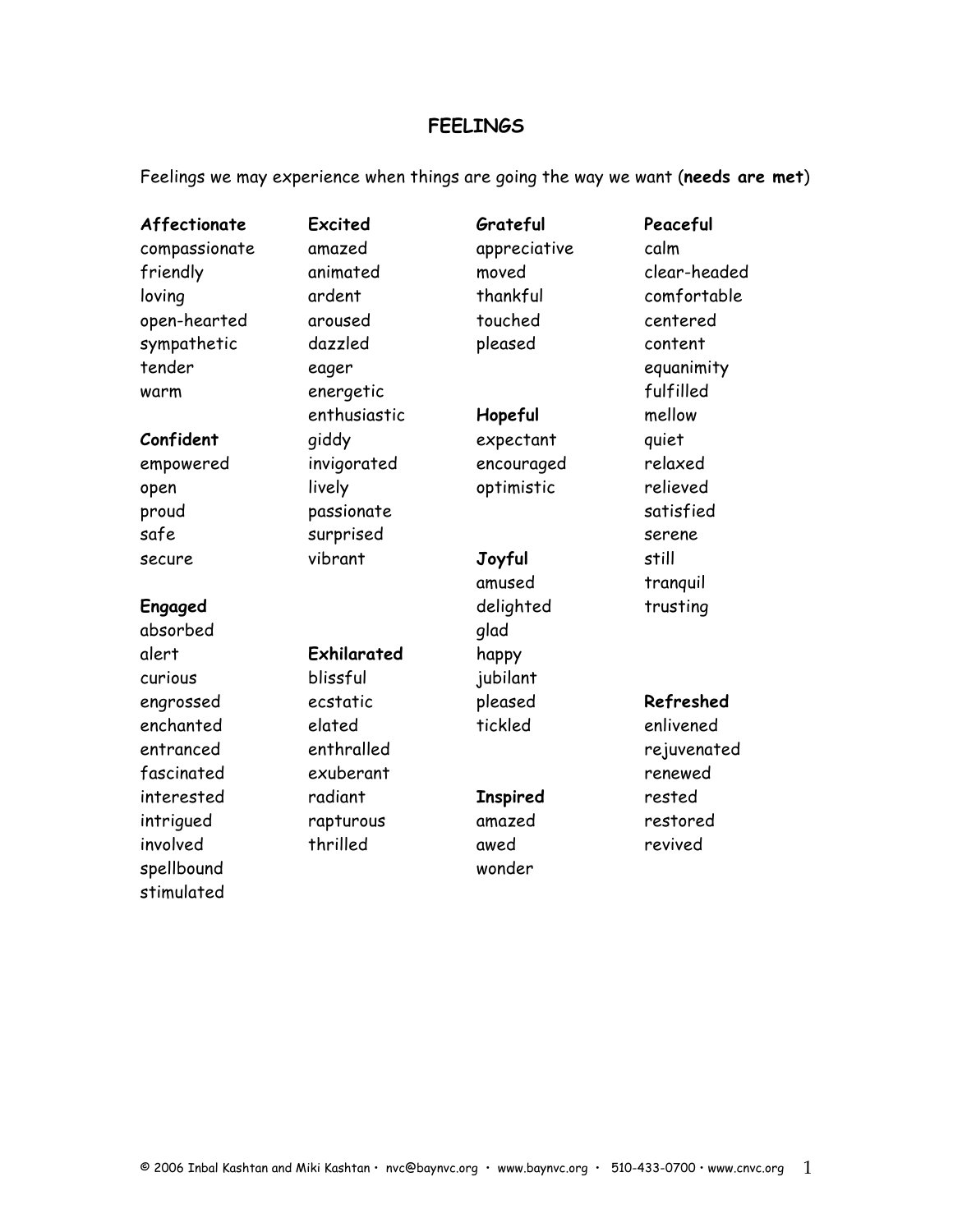Feelings we may experience when things are **not** going as we want (**needs are unmet**)

Impatient indifferent agony leery Irritated numb anguished reserved

### Angry grief

**Afraid Confused Embarrassed Tense** Apprehensive ambivalent ashamed anxious Dread baffled chagrined cranky Foreboding bewildered flustered distressed Frightened dazed guilty distraught Mistrustful hesitant mortified edgy Panicked lost lost fidgety Petrified mystified frazzled Scared perplexed **Fatigue** irritable Suspicious puzzled beat iittery Terrified torn burnt out nervous Worried **Disconnected** exhausted restless Annoved aloof listless Aggravated apathetic sleepy Dismayed bored tired **Vulnerable** Disgruntled cold weary fragile Displeased detached worn out guarded Exasperated distant distant helpless Frustrated distracted **Pain** insecure

irked removed bereaved sensitive

Incensed alarmed lonely envious Indignant discombobulated miserable jealous Irate disconcerted regretful longing Livid disturbed remorseful nostalgic Outraged perturbed perturbed pining Resentful rattled **Sad** wistful restless depressed Aversion shocked dejected Animosity startled despair Appalled surprised despondent Contempt troubled disappointed Disgusted turbulent discouraged Dislike turmoil disheartened Hate uncomfortable forlorn Horrified uneasy gloomy Hostile unnerved heavy-hearted

withdrawn devastated shaky Enraged **Disquiet** heartbroken Furious agitated hurt **Yearning**

Wary depleted overwhelmed Alienated lethargic stressed out

© 2006 Inbal Kashtan and Miki Kashtan • nvc@baynvc.org • www.baynvc.org • 510-433-0700 • www.cnvc.org 2

hopeless